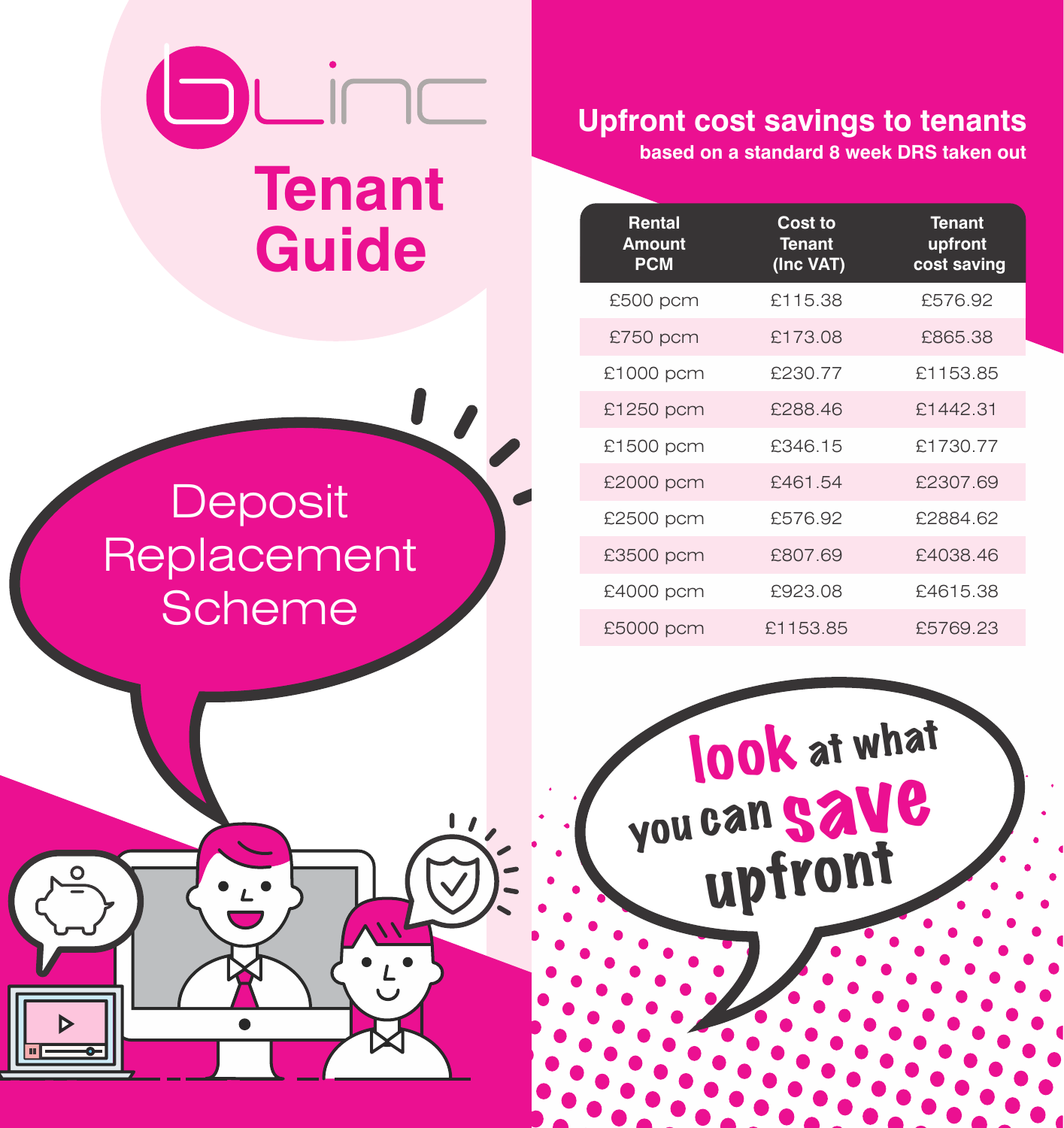**Blinc understand that the cost of moving is high enough without**  having to find the extra money for **a security deposit which will be tied up for as long as you live in the property and could be used in much more productive ways.**

HUGE

upfront cost

saving

With this in mind you can now take out a Blinc DRS (Deposit Replacement Scheme) which will allow you to offset any possible dilapidation costs until the end of the tenancy, leaving you free to put the money that would have been tied up in a traditional deposit to better use. Maybe a new sofa or even a holiday!

**making the**<br>**MOVing pro** 

oving process 

easier

The agent has accepted our offer!! :)

9:26 PM

at's great, but what are we going to do about a  $\sin^2$  Ours will be tied up till after we move out of this place??? :(

Don't worry, that's sorted.

9:34 PM

We can use a Blinc DRS!! :) 9:38 PM

ice one! Let's buy a new sofa with the deposit we are getting back then! I'll art looking

**What you need to know…**

**The cost of the Blinc DRS is the equivalent of 1 weeks rent on your new rental property.**

**This will cover a maximum of 8 weeks rent for any breach of the tenancy agreement agreed by you or determined by an independent adjudicator.**

**You will reimburse Blinc for the sum agreed, or the sum determined by an independent adjudicator in the case of a dispute, within 7 days.**

**Increased 12 week option available.**

**An annual administration fee of £30.00 is payable to Blinc.**